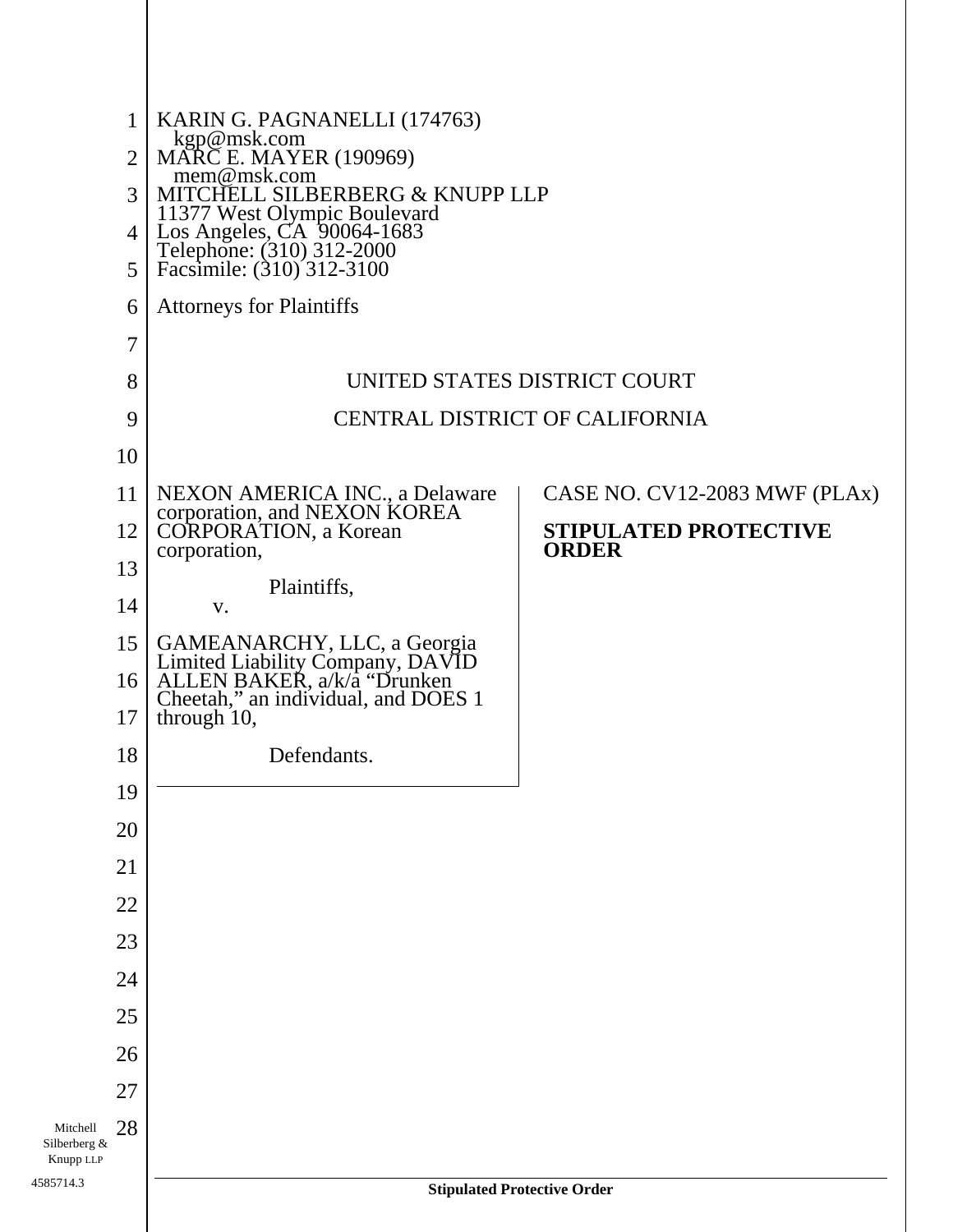### **STIPULATED PROTECTIVE ORDER**

Pursuant to agreement between Plaintiffs Nexon America Inc. and NEXON Korea Corporation (collectively, "Nexon") and Defendants GameAnarchy, LLC and David Allen Baker (collectively, "Defendants") and approval of the Court, this Protective Order, as modified, shall govern the production of Confidential documents, deposition testimony and information in this action.

7 8

1

2

3

4

5

6

### **I. GOOD CAUSE STATEMENT**

9 10 11 12 13 14 15 16 17 18 19 20 21 22 23 24 25 26 27 Good cause exists for entry of this Protective Order because the parties to this action: (1) have sought and expect to seek in the future the discovery of certain information in this action that is sensitive, private, and confidential, or that third parties required to get involved in discovery in this action might believe is sensitive, private, and confidential, including, but not limited to, information concerning the source code underlying the parties' proprietary software, amounts paid under and other terms in confidential contracts entered into by the parties with third parties, and the financial and other terms of contracts entered into by the parties that are competitively sensitive and that would harm the parties if such terms were disclosed to their competitors; (2) believe that unrestricted disclosure or dissemination of such confidential information will cause them some business, commercial, and privacy injury; (3) desire an efficient and practicable means to designate such information as "Confidential" or "Confidential – Attorneys' Eyes Only" and thereby help ensure its continued protection against unwarranted disclosure or dissemination; and (4) have agreed to such means as set forth herein.

Mitchell 28 Silberberg &  $\blacksquare$  1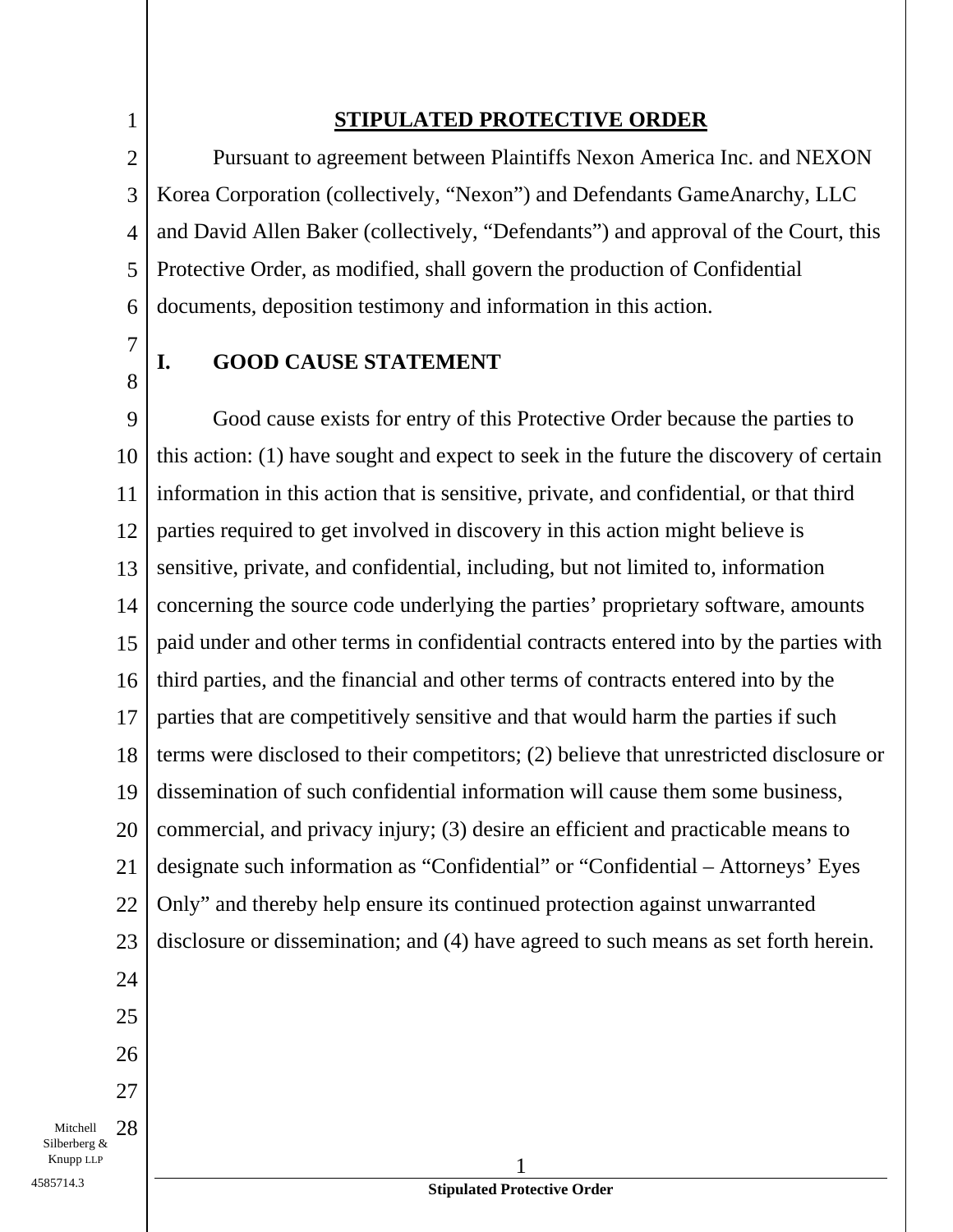1 2

### **II. PURPOSE OF THE PROTECTIVE ORDER**

3 4 5 The purpose of this Protective Order is to provide a means for limiting access to, and the use and disclosure of, Confidential documents, deposition testimony and information produced in this action.

6

7

### **III. DESIGNATION OF CONFIDENTIAL DOCUMENTS, DEPOSITION TESTIMONY AND INFORMATION**

8 9

10 11 12 13 14 Any party or non-party who either produces documents or information, provides written discovery responses or gives deposition testimony in this action may designate such documents, responses, deposition testimony or information as "Confidential" or "Confidential – Attorneys' Eyes Only" in accordance with the provisions of this Paragraph:

15 16 17 The parties and any non-party shall limit to whatever extent possible designating information as "Confidential" or "Confidential – Attorneys' Eyes Only."

18

19 20

### **A. Criteria For Classification**

21 22 23 24 25 26 1. "Confidential" documents, deposition testimony or information. A party or non-party may designate documents, deposition testimony or information as "Confidential" if the party or non-party making such designation reasonably believes that the documents, deposition testimony or information contains or discloses trade secrets or other confidential technical or commercial information that has not been made public.

27 2. "Confidential – Attorneys' Eyes Only" documents, deposition testimony or information. A party or non-party may designate documents,

Mitchell 28 Silberberg &  $\sum$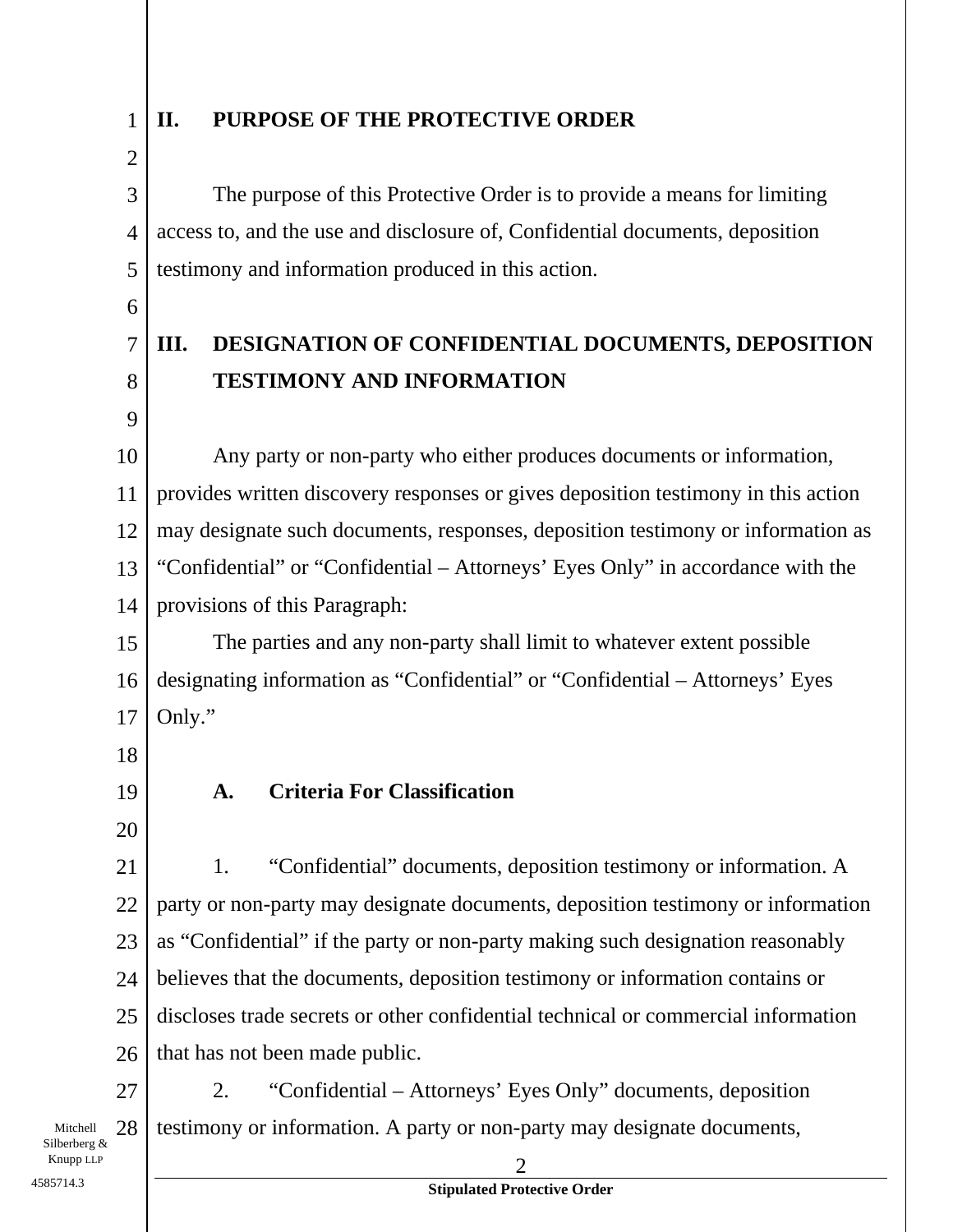1 2 3 4 5 6 7 8 9 10 11 12 13 14 15 deposition testimony or information as "Confidential – Attorneys' Eyes Only" if (a) the party or non-party making such designation reasonably believes that the documents, deposition testimony or information satisfy the criteria for designating such documents, deposition testimony or information as "Confidential" pursuant to Paragraph  $III(A)(1)$  above; and (b) the designating party believes, in good faith, the disclosure of the documents, deposition testimony or information is likely to cause harm to the competitive position of the designating party or non-party holding proprietary rights thereto. Such "Confidential – Attorneys' Eyes Only" documents, deposition testimony and information may include, without limitation, source code, trade secrets, confidential technical information, technical practices, methods, or other know-how, minutes of Board meetings, pricing data, financial data, sales information, customer-confidential information, agreements or relationships with non-parties, market projections or forecasts, strategic business plans, selling or marketing strategies or new product development, testing, manufacturing costs or information about employees.

- 16
- 17 18

### **B. Time Of Designation**

19 20 21 Unless otherwise agreed between counsel for the parties, the designation of "Confidential" or "Confidential – Attorneys' Eyes Only" documents, deposition testimony and information shall be made at the following times:

22 23 24 25 26 27  $\sum$   $\sum$  3 1. For documents or things, prior to providing the receiving party with a copy of any requested document or thing. Documents and things produced for inspection shall be inspected only by persons entitled to receive "Confidential – Attorneys' Eyes Only" documents, deposition testimony and information pursuant to Paragraph IV(B) below. Between the time of inspection and the time of receipt of a copy of any requested document or thing, the information contained therein shall be treated as "Confidential – Attorneys' Eyes Only" documents, deposition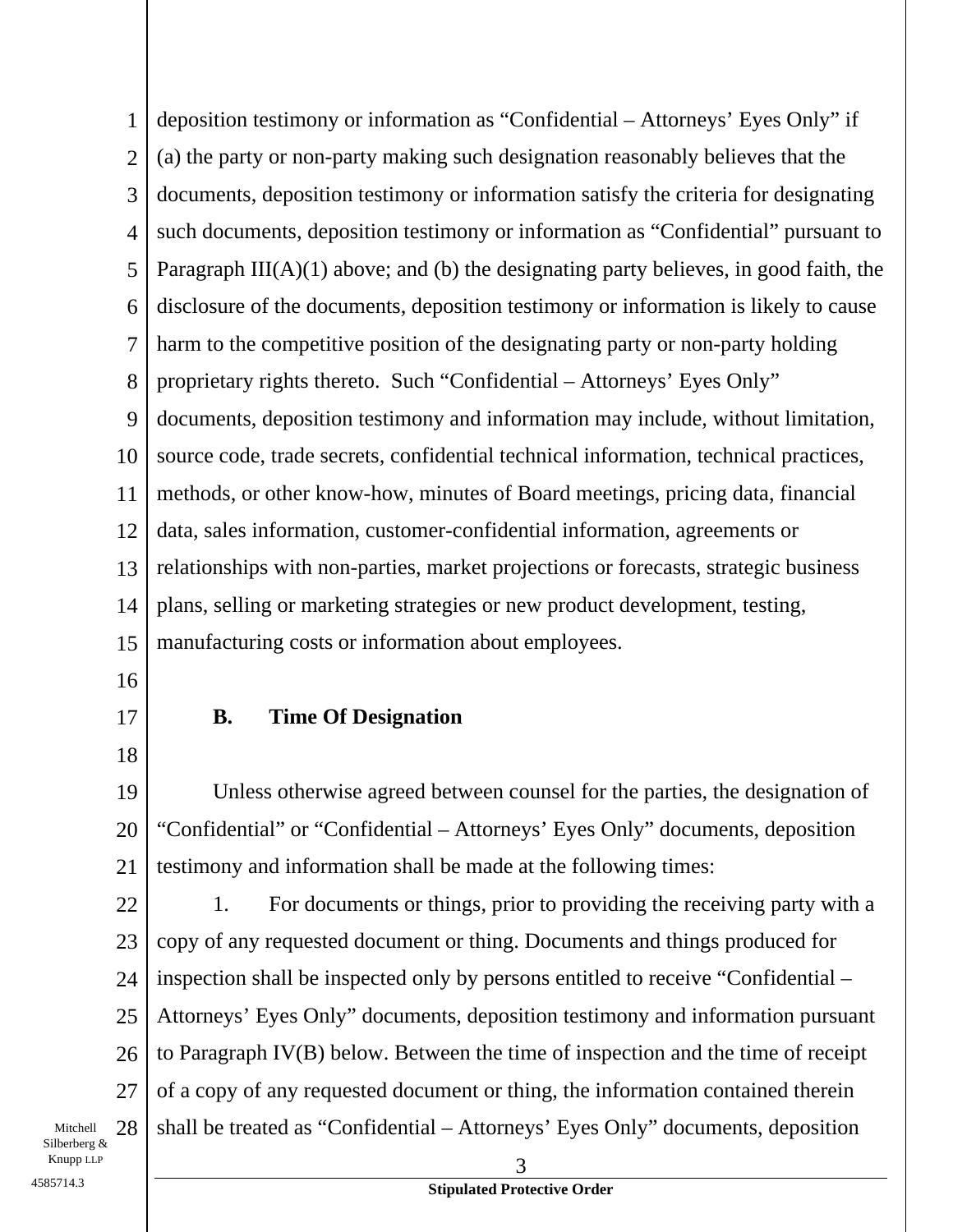1 2 3 testimony or information and shall not be disclosed or used, except in accordance with the provisions of this Protective Order governing "Confidential – Attorneys' Eyes Only" documents, deposition testimony and information;

4 5 2. For declarations, written discovery responses, and pleadings, at the time of the service or filing, whichever occurs first; and

6 7 8 9 3. For deposition testimony, at the time such deposition testimony is given, by a statement designating the deposition testimony as "Confidential" or "Confidential – Attorneys' Eyes Only" made on the record or as set forth in Paragraph  $III(C)(4)$  below.

10 11 12 13 4. To the extent a party or non-party does not timely designate documents, deposition testimony or information as "Confidential" or "Confidential – Attorneys' Eyes Only" such party or non-party may so designate documents, deposition testimony or information as provided under Paragraph III(D), below.

- 14
- 15

### **C. Manner Of Designation**

16

17 18 19 The designation of "Confidential" or "Confidential – Attorneys' Eyes Only" documents, deposition testimony or information shall be made in the following manner:

20 21 22 1. For documents, placing the notation "Confidential" or "Confidential – Attorneys' Eyes Only" on each page of such document containing such "Confidential" or "Confidential – Attorneys' Eyes Only" information;

23 24 25 2. For tangible items, by placing the notation "Confidential" or "Confidential – Attorneys' Eyes Only" on the object or container thereof or if impracticable, as otherwise agreed by the parties;

26 27 3. For declarations, written discovery responses, court filings or pleadings, by placing the notation "Confidential" or "Confidential – Attorneys'

Mitchell 28 Silberberg &  $\blacksquare$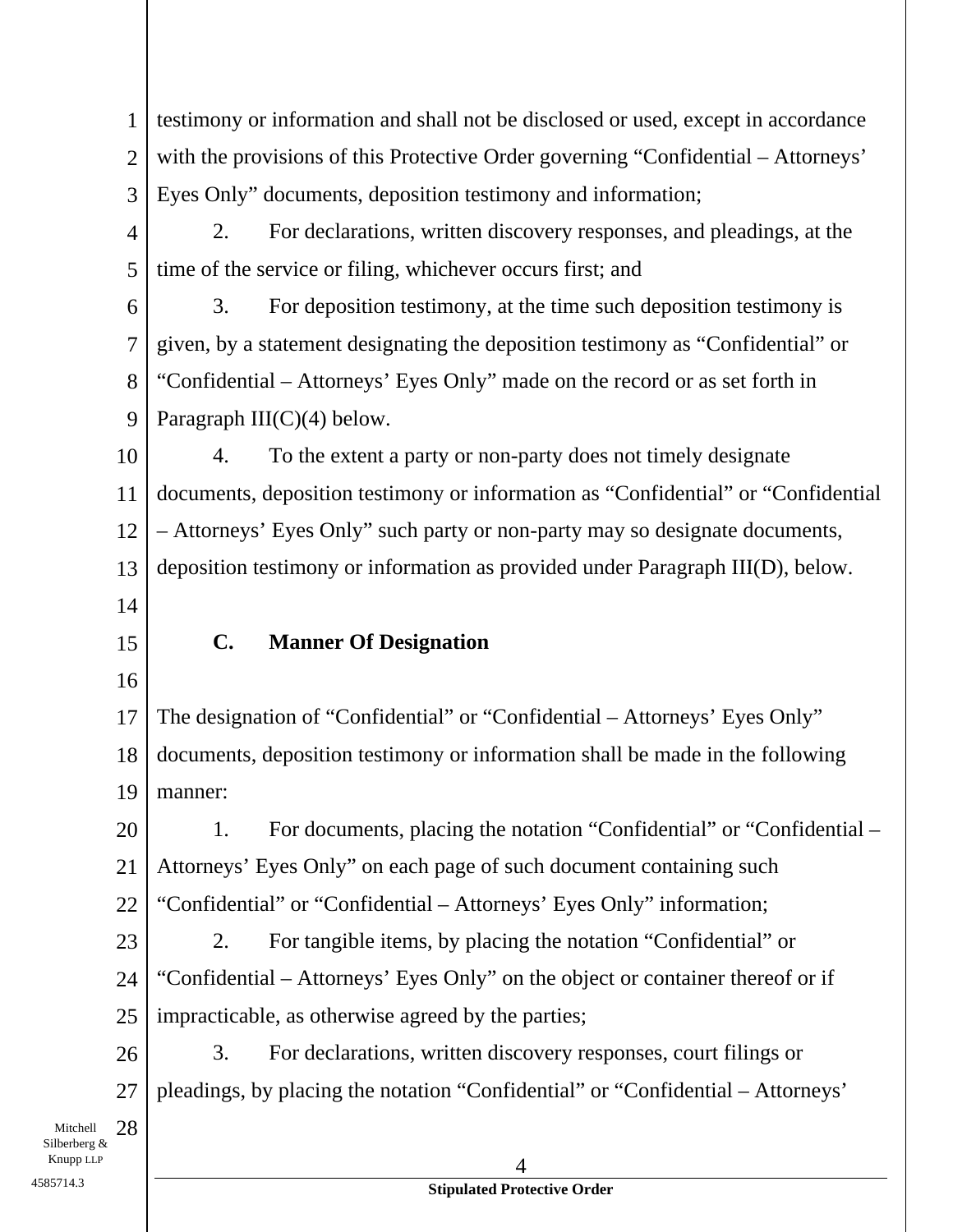1 2 Eyes Only" both on the face of such document and on any particular designated pages of such document; and

3 4 5 6 7 8 9 10 11 12 13 14 15 16 17 18 4. For deposition testimony, by orally designating such deposition testimony as being "Confidential" or "Confidential – Attorneys' Eyes Only" at the time the deposition testimony is given. Thereafter, the original and all copies of the "Confidential" or "Confidential – Attorneys' Eyes Only" portions of the transcript of any such deposition testimony shall be separately bound and marked by the Court Reporter with the legend "'CONFIDENTIAL' OR 'CONFIDENTIAL – ATTORNEYS' EYES ONLY.'" Such transcript and deposition testimony shall be disclosed and used only in accordance with the provisions of this Protective Order. At the request of Counsel for the designating party supplying the "Confidential" or "Confidential – Attorneys' Eyes Only" documents, deposition testimony or information, only persons entitled under Paragraph IV(A) hereinafter as to "Confidential" and/or Paragraph IV(B) hereinafter as to "Confidential – Attorneys' Eyes Only" information shall be permitted to attend that portion of a deposition wherever or whenever any such "Confidential" or "Confidential – Attorneys' Eyes Only" documents, deposition testimony or information of such designating party is used or elicited from the deponent.

19 20 21 22 23 24 25 26 27 In addition to the above, counsel for any party or non-party may designate a deposition as "Confidential" or "Confidential – Attorneys' Eyes Only" by serving upon counsel for each party a written list of the specific portions as to which such status is claimed. Such written list must be served within ten (10) business days after transmittal to counsel of the transcript of such testimony. All deposition testimony shall be treated as "Confidential – Attorneys' Eyes Only" until the expiration of the ten (10) business day period and, if the aforesaid written list is served upon counsel, shall be treated as "Confidential" or "Confidential – Attorneys' Eyes Only" as so designated.

Mitchell 28 Silberberg &  $K$ nupp LLP  $\qquad \qquad \overline{5}$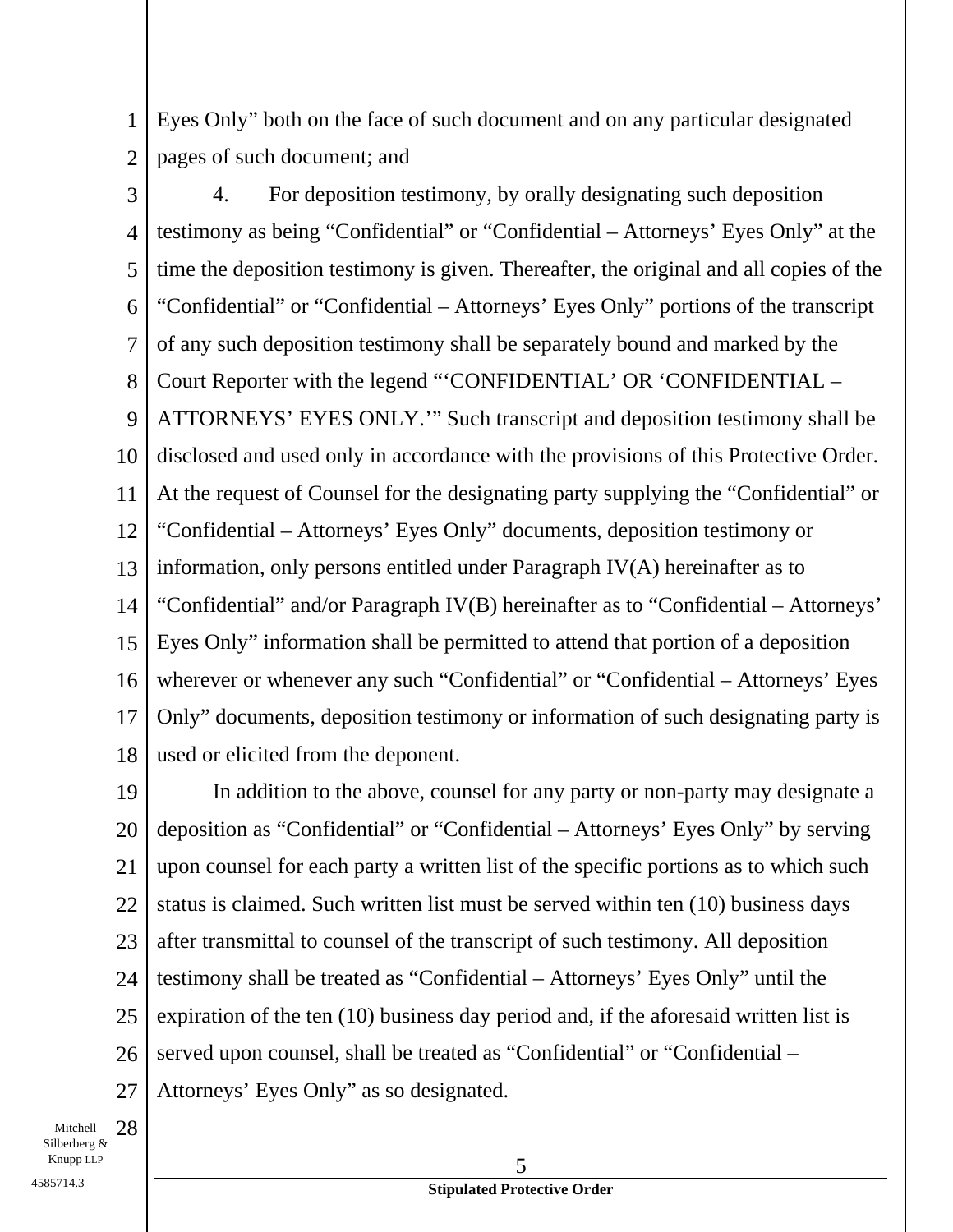**D. Subsequent Designation** 

3 4 5 6 7 8 9 10 11 12 13 14 15 16 17 18 19 20 21 22 23 24 25 26 Failure to designate and/or mark any document, deposition testimony or information as "Confidential" or "Confidential – Attorneys' Eyes Only" shall not preclude the designating party from thereafter in good faith making such a designation and requesting the receiving party to so mark and treat such documents, deposition testimony, or information so designated. Such designation and request shall be made in writing. Once notified of the designation, the receiving party, must make reasonable efforts to assure that the document, deposition testimony or information is thereafter treated in accordance with the provisions of this Order, including making reasonable efforts to recover and return to the designating party all non-designated versions of any document, deposition testimony, or information that contains "Confidential" and/or "Confidential -Attorneys' Eyes Only" information, and to notify all receivers of the nondesignated versions of document, deposition testimony, or information of the designation. After such designation, such documents, deposition testimony or information shall be fully subject to this Protective Order. Provided the receiving party and its counsel act in good faith to secure compliance with the terms of this Protective Order with respect to such "Confidential" and/or "Confidential – Attorneys' Eyes Only" information following its designation, the receiving party and its counsel, shall incur no liability for disclosures made prior to notice of such designation. The designating party may request in writing, and the receiving party shall within 10 day of such a request provide, an identification in writing of all persons not qualified under this Protective Order who have received the "Confidential" and/or "Confidential – Attorneys' Eyes Only" information prior to the time it was so designated.

27

1

2

Mitchell 28 Silberberg &  $K$ nupp LLP  $\qquad \qquad \overline{6}$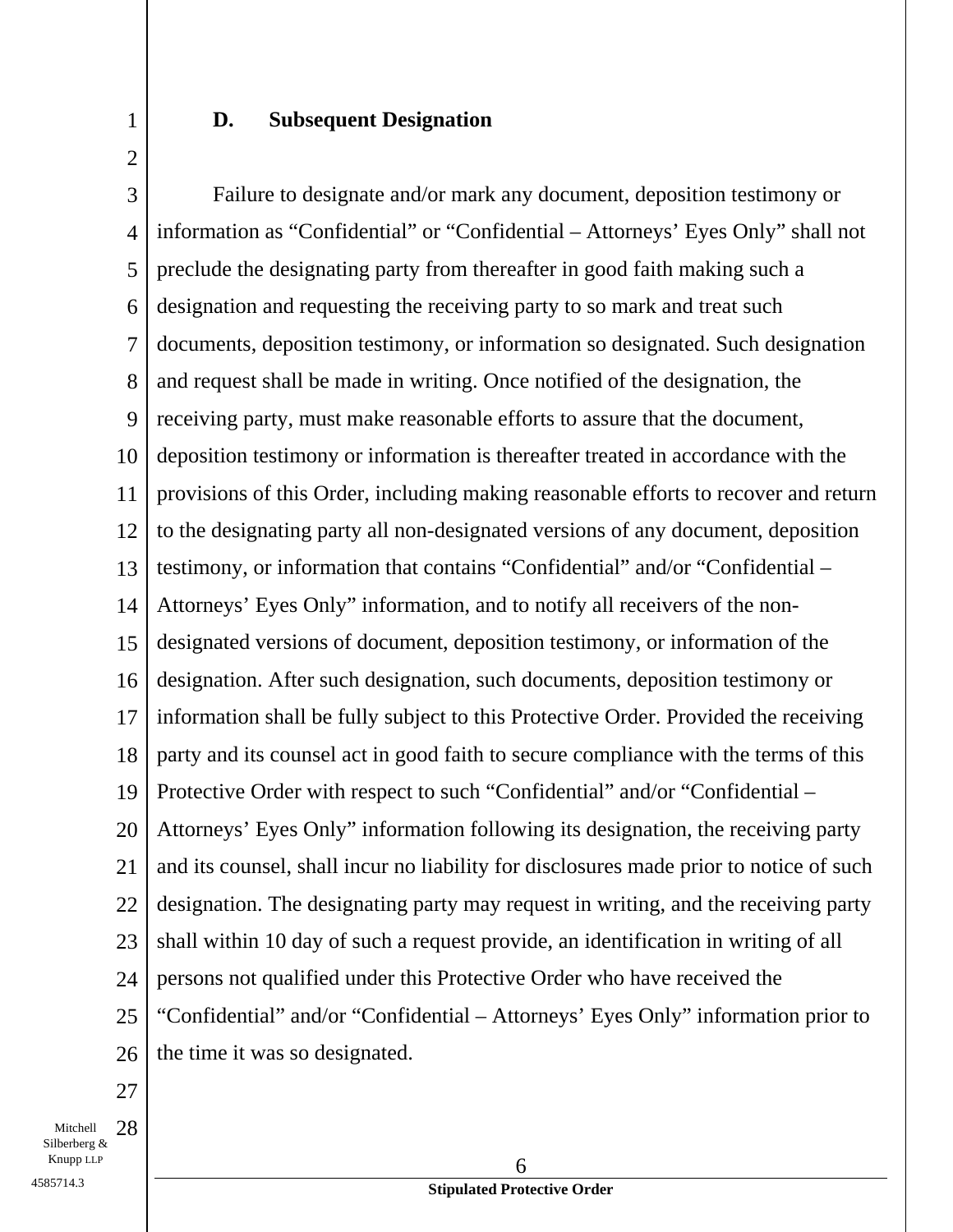1 2

### **E. Resolution Of Disputes Regarding Designation**

3 4 5 6 7 8 9 10 The acceptance by a party of "Confidential" or "Confidential – Attorneys' Eyes Only" documents, deposition testimony or information shall not constitute an admission or concession or permit an inference that such "Confidential" or "Confidential – Attorneys' Eyes Only" documents, deposition testimony or information are, in fact, "Confidential" or "Confidential – Attorneys' Eyes Only." However, the documents, deposition testimony or information will be treated as designated unless the receiving party follows the procedures to remove, change or otherwise declassify the designation as set forth in this Paragraph.

11 12 13 14 15 16 17 18 19 20 21 22 23 24 25 26 27 Knupp LLP 7 If a receiving party, at any time, wishes to have the "Confidential" or "Confidential – Attorneys' Eyes Only" designation of any particular documents, deposition testimony or information removed or changed, that party shall comply with Local Rule 37, and first request in writing that the designating party or nonparty remove its designation and state the reason therefor. Within ten (10) business days of the service of such request, counsel for the party or nonparty seeking confidential treatment shall serve its response in writing to any such notification by either: (i) withdrawing such designation, or (ii) sending a Local Rule 37-1 meet and confer letter, explaining why the party or non-party designating the particular documents, deposition testimony or information believes it is entitled to the designation. If after the Local Rule 37-1 meet and confer conference the parties do not otherwise resolve the dispute, counsel for the party or nonparty seeking confidential treatment **shall** comply with Local Rule 37-2 (Joint Stipulation) to seek permission of the Court to so designate the particular documents, deposition testimony or information. Unless otherwise extended by consent of the parties, the designating party or nonparty shall file its joint stipulation and notice of motion within 14 days of the Local Rule 37-1 meet and confer conference. The designating party or nonparty shall have the burden of

Mitchell 28 Silberberg &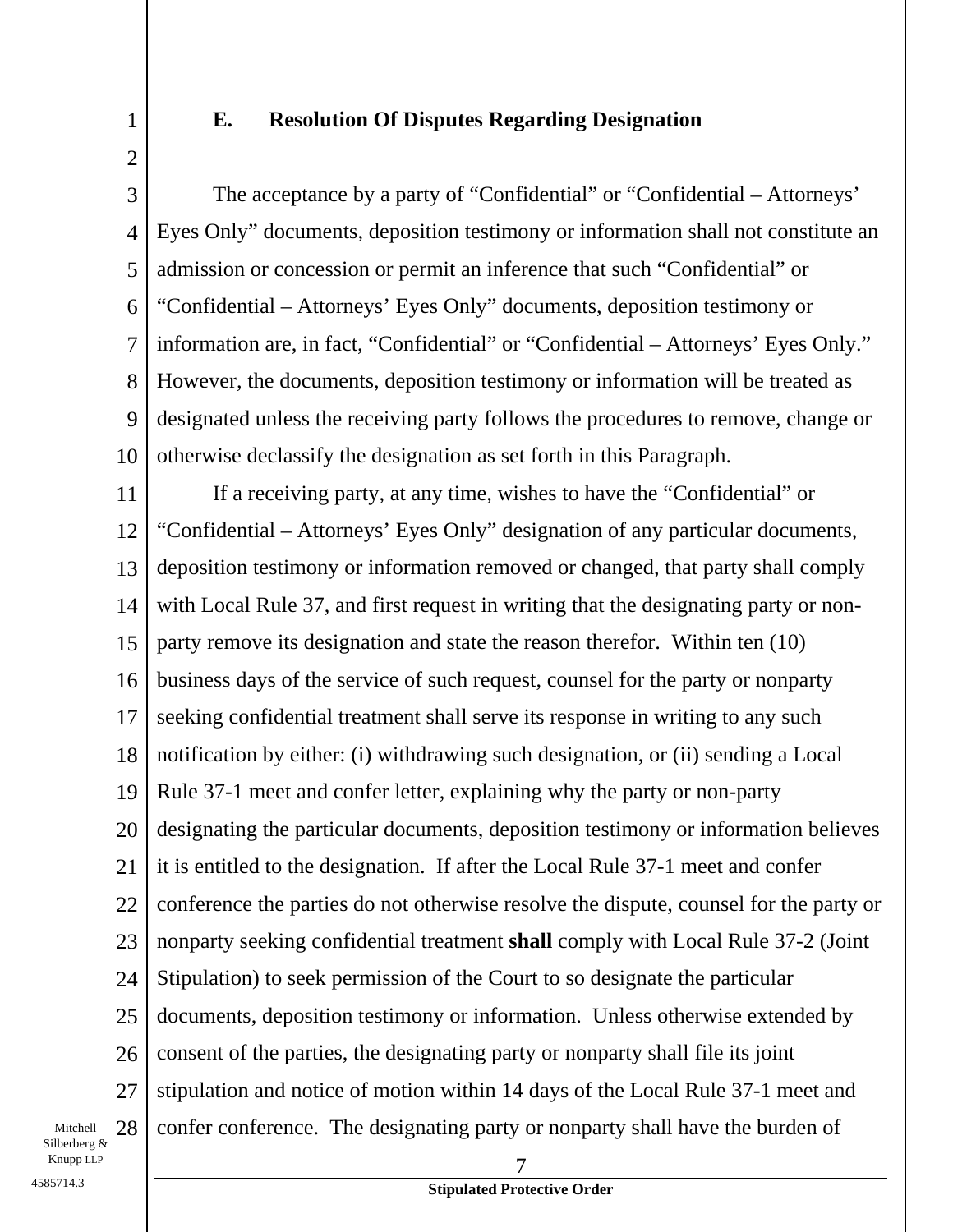1 2 3 4 5 6 7 8 9 10 11 12 13 14 15 16 17 18 19 20 21 22 23 24 25 26 27 Mitchell 28  $\blacksquare$ proving that such particular documents, deposition testimony or information are properly designated as "Confidential" or "Confidential – Attorneys' Eyes Only" pursuant to Article III. If such application or motion is timely made, the parties shall treat the document, deposition testimony or information as originally designated until the motion is decided by the Court. **IV. PERSONS TO WHOM CONFIDENTIAL DOCUMENTS, DEPOSITION TESTIMONY AND INFORMATION MAY BE DISCLOSED A. Disclosure Of Documents, Deposition Testimony And Information Designated As "Confidential"**  Documents, deposition testimony or information designated by a party as "Confidential" may be disclosed and copies may be provided by the receiving party only to: 1. The receiving party's in house counsel and outside counsel, their associate counsel within their law firms, and such counsels' support staff, legal assistants and clerical personnel; 2. Any non-party support services including, but not limited to, outside copying services, and document imaging and database services, graphics or design services, jury or trial consulting services, outside court reporting services and court reporters as may be reasonably necessary in connection with the preparation or conduct of this action; 3. Expert witnesses or consultants retained by the receiving party or its respective attorneys in connection with this action who have complied with Paragraph IV(E), below, and the employees of such experts or consultants who are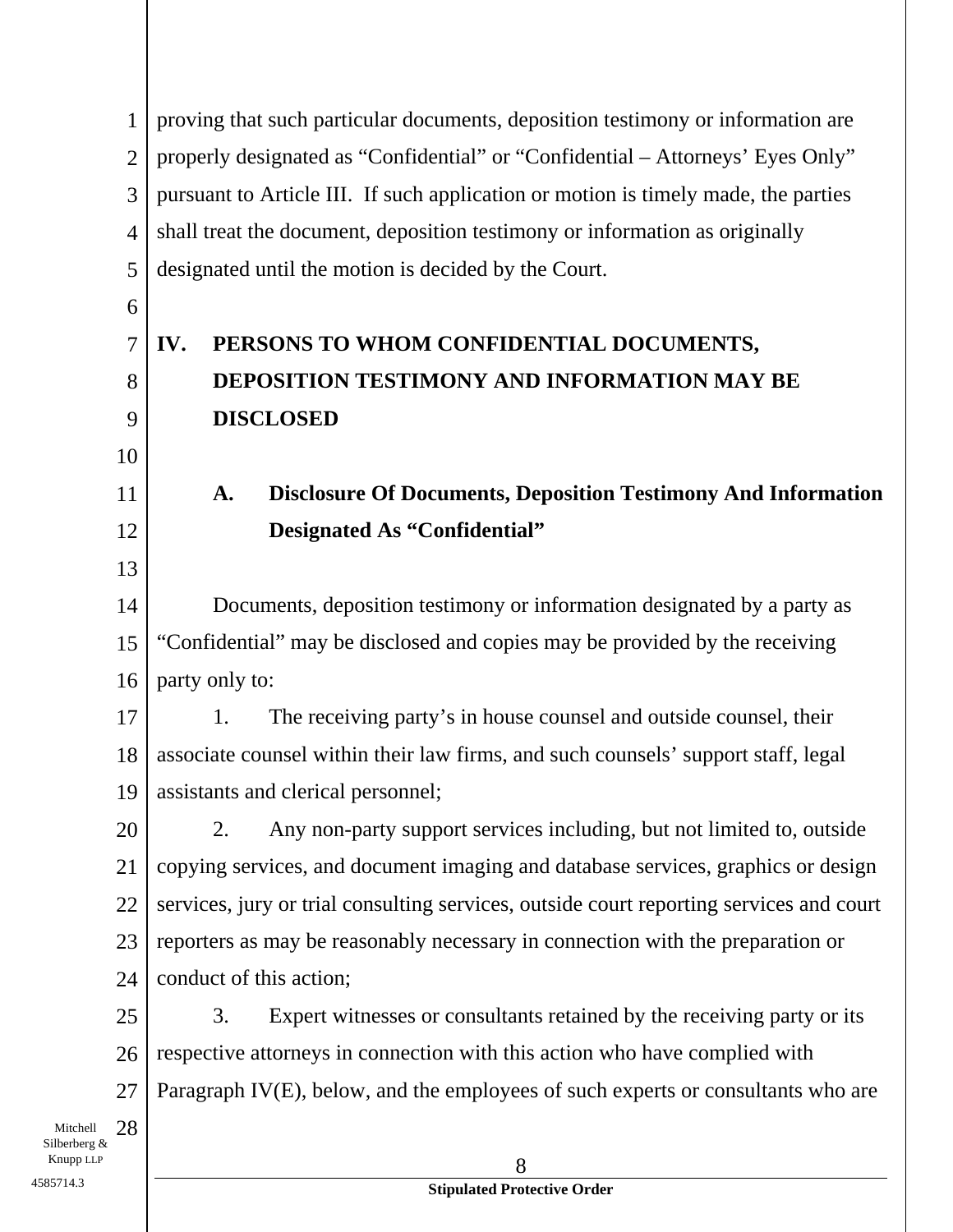| 1                              | assisting them, only to the extent the information disclosed is pertinent to the        |  |
|--------------------------------|-----------------------------------------------------------------------------------------|--|
| $\mathfrak{2}$                 | expert witness' or consultant's opinions;                                               |  |
| 3                              | The Court, its clerks, assistants, and secretaries, and any court reporter<br>4.        |  |
| $\overline{4}$                 | retained to record proceedings before the Court; and                                    |  |
| 5                              | Up to five (5) party representatives (and such party representatives'<br>5.             |  |
| 6                              | support and clerical staff), to be designated by each party by written notice prior to  |  |
| $\tau$                         | the disclosure of "Confidential" information to such representative and provided        |  |
| 8                              | that any such party representative has signed an Undertaking, as provided in            |  |
| 9                              | Paragraph IV(C), below.                                                                 |  |
| 10                             |                                                                                         |  |
| 11                             | <b>B.</b><br><b>Disclosure Of Documents, Deposition Testimony And Information</b>       |  |
| 12                             | Designated As "Confidential - Attorneys' Eyes Only"                                     |  |
| 13                             |                                                                                         |  |
| 14                             | Documents, deposition testimony and information designated as                           |  |
| 15                             | "Confidential – Attorneys' Eyes Only" may be disclosed and copies may be                |  |
| 16                             | provided by the receiving party only to:                                                |  |
| 17                             | The receiving party's in-house counsel and outside counsel, and such<br>1.              |  |
| 18                             | counsel's associate counsel within their law firms, and support staff, legal            |  |
| 19                             | assistants and clerical personnel;                                                      |  |
| 20                             | Any non-party support services including, but not limited to, outside<br>2.             |  |
| 21                             | copying services, and document imaging and database services, graphics or design        |  |
| 22                             | services, jury or trial consulting services, outside court reporting services and court |  |
| 23                             | reporters as may be reasonably necessary in connection with the preparation or          |  |
| 24                             | conduct of this action;                                                                 |  |
| 25                             | 3.<br>Expert witnesses or consultants, and the employees of such experts or             |  |
| 26                             | consultants who are assisting them, retained by the receiving party or its respective   |  |
| 27                             | attorneys in connection with this action who have complied with Paragraph IV $(E)$ ,    |  |
| 28<br>Mitchell<br>Silberberg & |                                                                                         |  |
| Knupp LLP<br>4585714.3         | 9                                                                                       |  |
|                                | <b>Stipulated Protective Order</b>                                                      |  |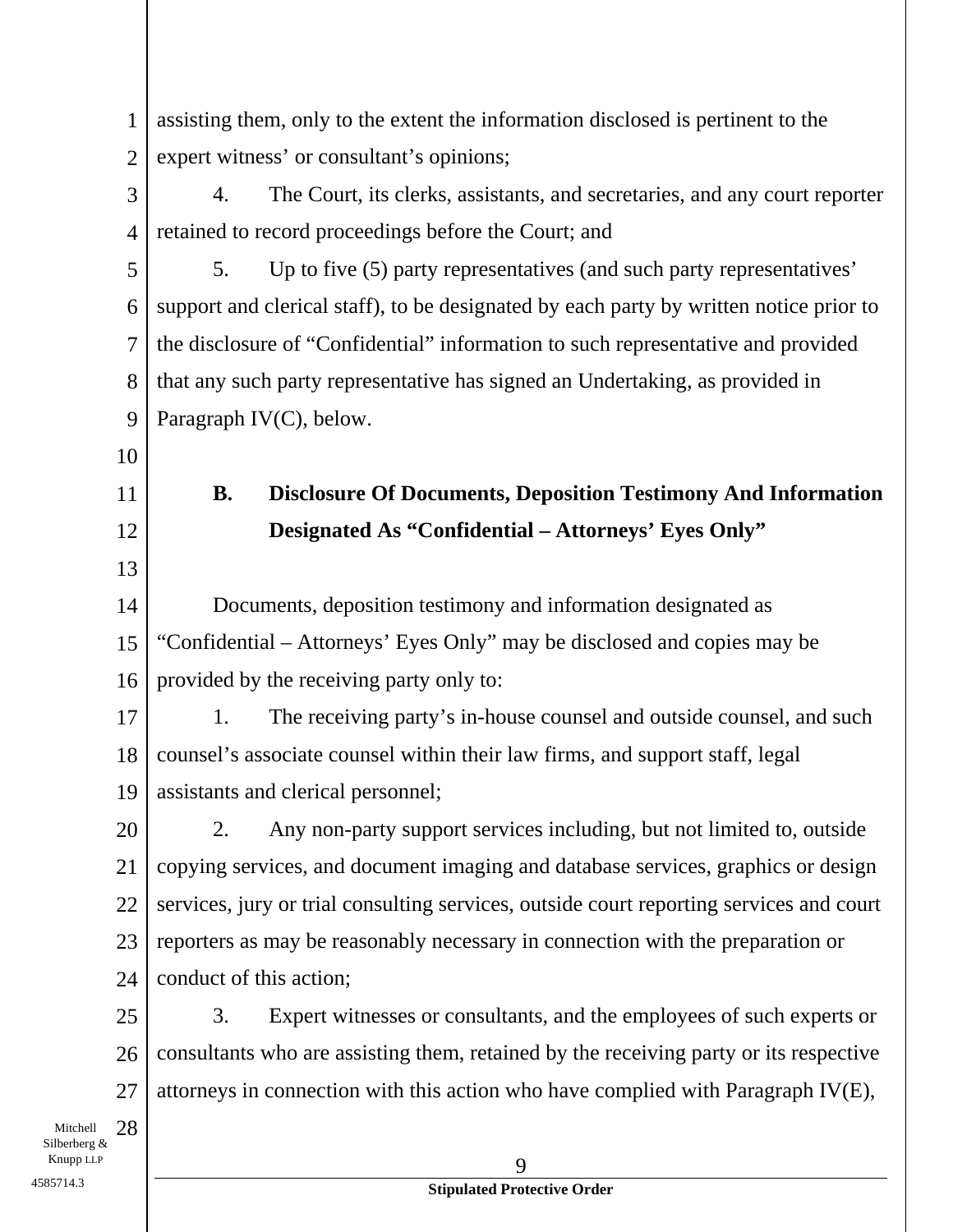1 2 below, only to the extent the information disclosed is pertinent to the expert witness' or consultant's opinions;

3 4 5 6 7 8 9 10 11 4. The Court, its clerks, assistants, and secretaries, and any court reporter retained to record proceedings before the Court in which event such information shall be submitted for filing under seal pursuant to Local Rule 79-5. Any such submission must show good cause for the under seal filing. Nothing herein shall preclude the receiving party's outside counsel of record from providing advice to its clients based on "Confidential" or "Confidential – Attorneys' Eyes Only" documents, deposition testimony and information, without disclosing the substance of the "Confidential" or "Confidential – Attorneys' Eyes Only" documents, deposition testimony and information.

12

# 13

14 15

16

## **C. Undertaking Required By Party Receiving "Confidential" Or "Confidential – Attorneys' Eyes Only" Documents, Deposition Testimony And Information**

17 18 19 20 21 22 23 24 25 26 27 Any recipient of another party's Confidential documents, deposition testimony and information subject to this Protective Order, except persons entitled to receive "Confidential" or "Confidential – Attorneys' Eyes Only" documents, deposition testimony and information pursuant to Paragraphs  $IV(A)(1),(2)$  or (4) and  $IV(B)(1),(2)$  or (4), prior to accepting receipt thereof, shall be furnished with a copy of this Protective Order. Any recipient of another party's documents, deposition testimony or information subject to this Protective Order, except persons entitled to receive "Confidential" or "Confidential – Attorneys' Eyes Only" documents, deposition testimony and information pursuant to Paragraph IV(A)(1), (2) and (4) and Paragraph IV(B)(1), (2) and (4), shall agree to be bound thereby by executing an agreement, in the form attached hereto, certifying that the recipient is familiar with the terms of this Protective Order and agrees to be bound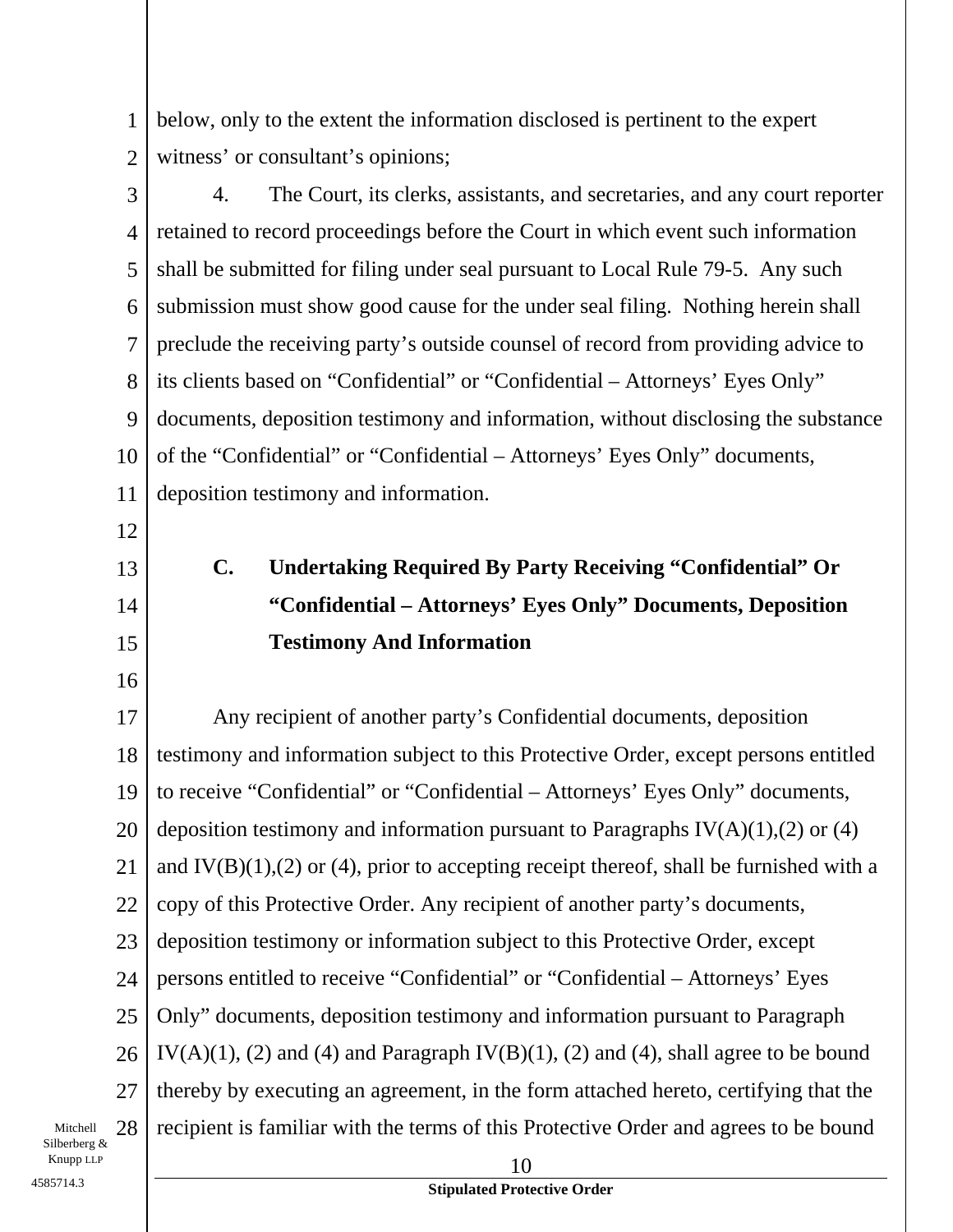|                                | by its terms and, specifically, that the recipient will not disclose any "Confidential"<br>$\mathbf{1}$ |  |
|--------------------------------|---------------------------------------------------------------------------------------------------------|--|
|                                | or "Confidential – Attorneys' Eyes Only" documents, deposition testimony and<br>$\overline{2}$          |  |
| 3                              | information except as provided in this Protective Order, and will not use any                           |  |
| $\overline{4}$                 | "Confidential" or "Confidential - Attorneys' Eyes Only" documents, deposition                           |  |
|                                | testimony and information except for the purpose of this litigation. A copy of such<br>5                |  |
| 6                              | signed agreement shall be provided by the receiving party's counsel of record to                        |  |
| $\overline{7}$                 | the designating party counsel of record prior to providing the recipient with any                       |  |
| 8                              | "Confidential" or "Confidential – Attorneys' Eyes Only" documents, deposition                           |  |
| 9                              | testimony or information.                                                                               |  |
| 10                             |                                                                                                         |  |
| 11                             | D.<br><b>Additional Authorized Disclosure Of Documents, Deposition</b>                                  |  |
| 12                             | <b>Testimony Or Information Designated As "Confidential" or</b>                                         |  |
| 13                             | "Confidential – Attorneys' Eyes Only"                                                                   |  |
| 14                             |                                                                                                         |  |
| 15                             | Notwithstanding anything to the contrary in Paragraphs $IV(A)$ or $IV(B)$                               |  |
| 16                             | above, particular documents, deposition testimony and information that have been                        |  |
| 17                             | designated as "Confidential" or "Confidential - Attorneys' Eyes Only" may be                            |  |
| 18                             | disclosed and copies may be provided:                                                                   |  |
| 19                             | To persons who can be shown from the face of the document to have<br>1.                                 |  |
| 20                             | authored, prepared, reviewed, or received the document or for whom, at deposition                       |  |
| 21                             | testimony, a proper foundation has been laid establishing that the witness was a                        |  |
| 22                             | recipient of the document or the information contained within it;                                       |  |
| 23                             | 2.<br>To any other persons with the prior written consent of the party or                               |  |
| 24                             | non-party that designated such particular document, deposition testimony and                            |  |
| 25                             | information as "Confidential" or "Confidential – Attorneys' Eyes Only;" and                             |  |
| 26                             | 3.<br>To any other persons with the prior authorization of the Court.                                   |  |
| 27                             |                                                                                                         |  |
| 28<br>Mitchell<br>Silberberg & |                                                                                                         |  |
| Knupp LLP                      | 11                                                                                                      |  |
| 4585714.3                      | <b>Stipulated Protective Order</b>                                                                      |  |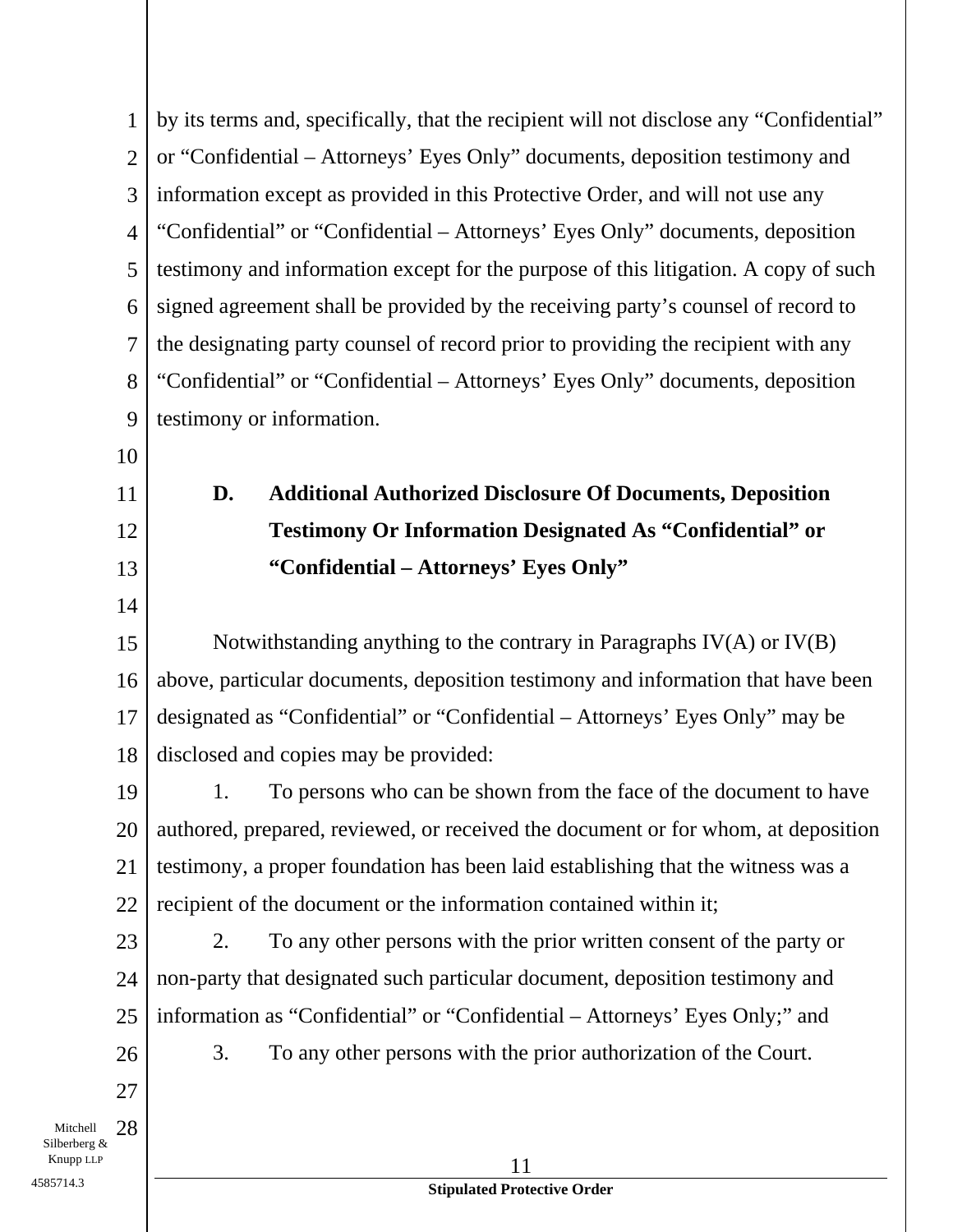1

## **E. Disclosure To Expert Witnesses Or Consultants**

|                          | $\overline{2}$ |                                                                                     |  |
|--------------------------|----------------|-------------------------------------------------------------------------------------|--|
|                          | 3              | Prior to disclosing or providing copies of any "Confidential" or                    |  |
|                          | $\overline{4}$ | "Confidential – Attorneys' Eyes Only" documents, deposition testimony and           |  |
|                          | 5              | information to any expert witness or consultant pursuant to Paragraphs IV(A) or     |  |
|                          | 6              | IV(B) above, the person or party making such disclosure shall first obtain the      |  |
|                          | $\overline{7}$ | agreement of the expert witness or consultant to whom such disclosure will be       |  |
|                          | 8              | made to be bound by the terms of this Protective Order as set forth in the attached |  |
|                          | 9              | form agreement. In addition, at least ten (10) business days prior to making such   |  |
|                          | 10             | disclosure to an expert witness or consultant, the person or party making such      |  |
|                          | 11             | disclosure shall serve upon the designating party:                                  |  |
|                          | 12             | A copy of the agreement signed by the expert witness or consultant;<br>1.           |  |
|                          | 13             | The identity of the expert witness or consultant;<br>2.                             |  |
|                          | 14             | 3.<br>The identity of the present employer of the expert witness or                 |  |
|                          | 15             | consultant;                                                                         |  |
|                          | 16             | A list of the general areas of expertise of the expert witness or<br>4.             |  |
|                          | 17             | consultant;                                                                         |  |
|                          | 18             | A brief job history of the expert witness or consultant for the past<br>5.          |  |
|                          | 19             | three years; and                                                                    |  |
|                          | 20             | 6. A list of all present or prior relationships between the expert witness          |  |
| 21                       |                | or consultant and the receiving party, its subsidiaries or its affiliates.          |  |
|                          | 22             |                                                                                     |  |
|                          | 23             | <b>Resolution Of Disputes Regarding Disclosure To Expert</b><br>F.                  |  |
|                          | 24             | <b>Witnesses Or Consultants</b>                                                     |  |
|                          | 25             |                                                                                     |  |
|                          | 26             | Any party may object to a proposed disclosure to an expert witness or               |  |
|                          | 27             | consultant ("Proposed Disclosure") by sending a letter within seven (7) business    |  |
| Mitchell<br>Silberberg & | 28             | days after service of the signed agreement and information set forth in Paragraph   |  |
| Knupp LLP<br>4585714.3   |                | 12<br><b>Stipulated Protective Order</b>                                            |  |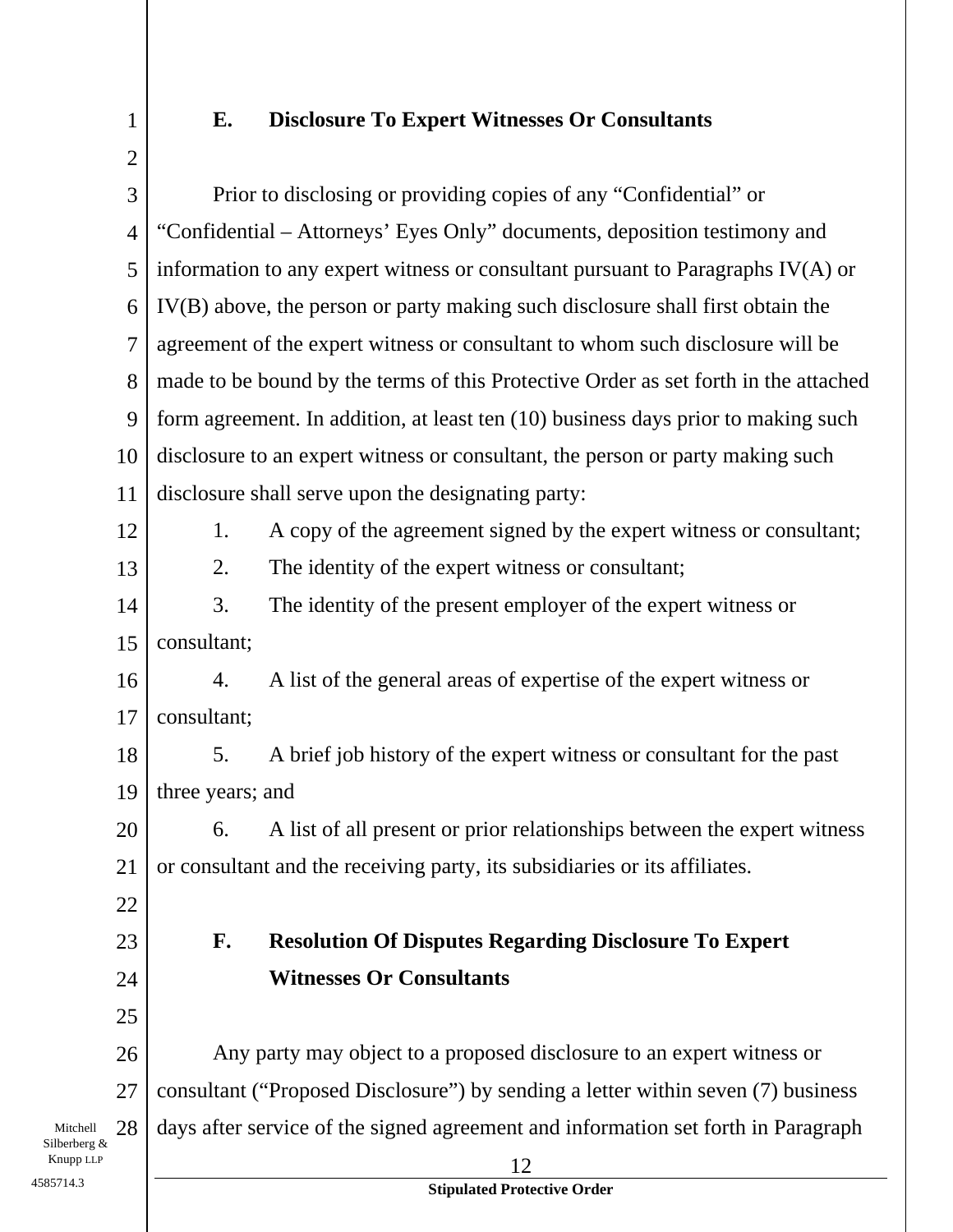1 2 3 4 5 6 7 8 9 10 11 12 13 14 15 16 17 18 IV(E). Thereafter, the party seeking to make the Proposed Disclosure may serve a Local Rule 37-1 letter stating the reasons why the party believes such expert witness or consultant should receive "Confidential" or "Confidential – Attorneys' Eyes Only" documents, deposition testimony and information. If after the Local Rule 37-1 meet and confer conference the parties do not otherwise resolve the dispute, counsel for the party seeking to make the Proposed Disclosure may comply with Local Rule 37-2 (joint stipulation) to seek to allow the Proposed Disclosure. The party who objects to the Proposed Disclosure shall have the burden of demonstrating that the documents, deposition testimony or information should not be disclosed. There shall be no disclosure to such expert or consultant until the Court has ruled upon the application or motion, and then only in accordance with the ruling so made. The filing and pendency of such motion shall not limit, delay or defer any disclosure of the "Confidential" or "Confidential – Attorneys' Eyes Only" documents, deposition testimony and information to persons as to whom no such objection has been made, nor shall it delay or defer any other pending discovery unless the motion and the inability to disclose Confidential documents, deposition testimony and information bear directly on the non-objecting party's ability to conduct such discovery.

19 20

21

22

24

25

26

27

## **V. USE OF "CONFIDENTIAL" OR "CONFIDENTIAL – ATTORNEYS' EYES ONLY" DOCUMENTS, DEPOSITION TESTIMONY AND INFORMATION**

23

### **A. Use Of Designated Documents and Information**

1. "Confidential" or "Confidential – Attorneys' Eyes Only" documents, deposition testimony and information shall be used by the receiving parties, their respective agents, and any other persons to whom such documents, deposition

Mitchell 28 Silberberg &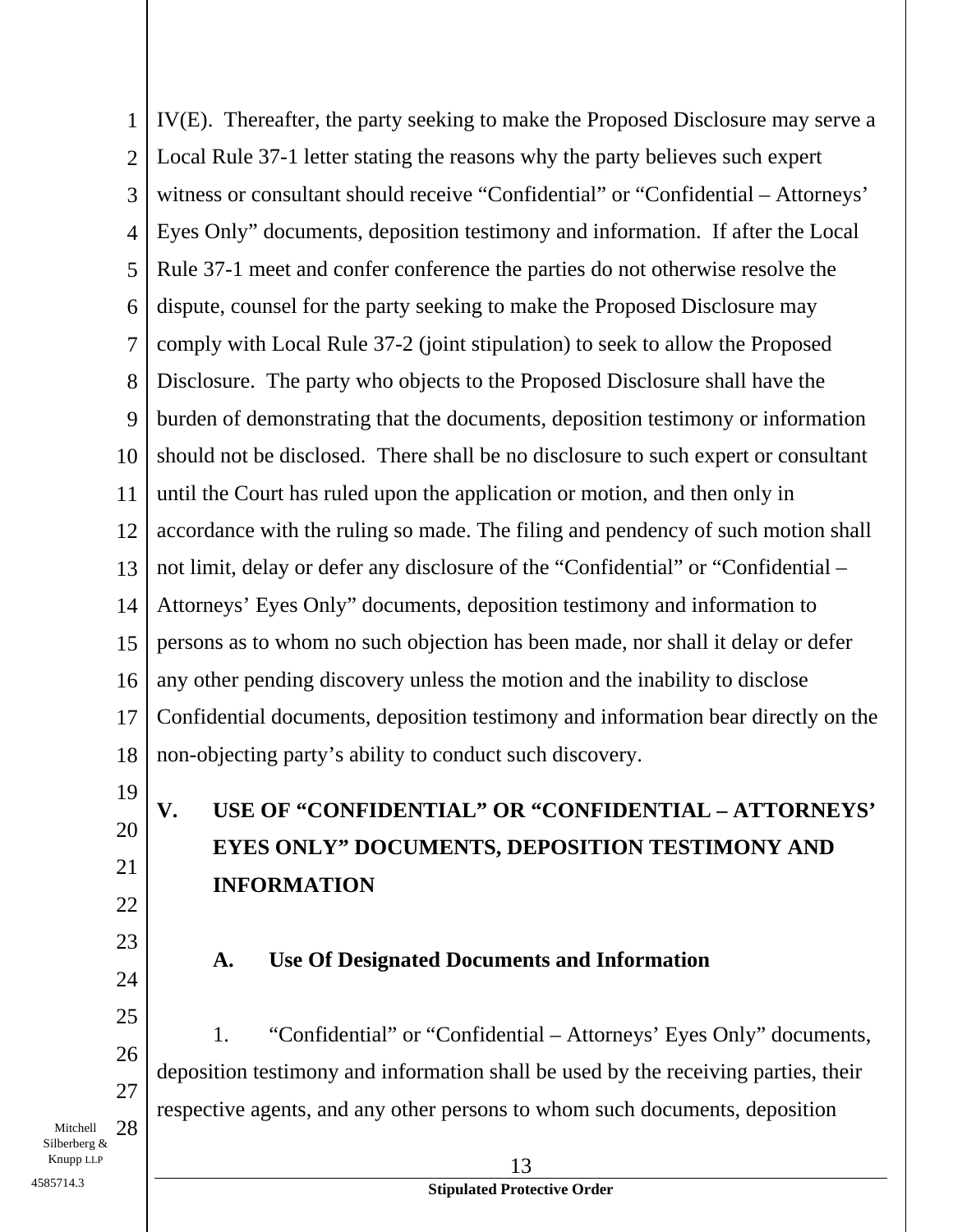1 2 3 4 5 testimony and information may be disclosed pursuant to the Protective Order, for no purpose other than: (a) the prosecution or defense of this action; or (b) as otherwise compelled by lawful process (provided the designating other party is given reasonable notice to object); (c) as otherwise required by law; or (d) as permitted by the Court.

6 7 8 9 10 11 12 13 14 15 16 17 18 19 20 2. Notwithstanding the parties' designation of "Confidential" or "Confidential – Attorneys' Eyes Only" documents, deposition testimony or information, any Court hearing that refers to or describes "Confidential" or "Confidential – Attorneys' Eyes Only" documents, deposition testimony or information may be held in open court with records unsealed, provided the designating party is afforded reasonable notice of the receiving party's intent to disclose such "Confidential" or "Confidential – Attorneys' Eyes Only" documents, deposition testimony and information in open court, so that the designating party has a reasonable opportunity to seek to maintain the confidentiality of the "Confidential" or "Confidential – Attorneys' Eyes Only" documents, deposition testimony or information. However, any party may request that the proceedings be conducted in camera out of the presence of any unqualified persons, and any transcript relating thereto be designated as "Confidential" or "Confidential – Attorneys' Eyes Only" and prepared in accordance with the provisions of Paragraph III(C) above.

26 27 3. In the event a party wishes to use any "Confidential" or "Confidential – Attorneys' Eyes Only" documents, deposition testimony or information of the other party in any affidavits, briefs, memoranda of law, or other papers to be filed in Court in this litigation, the party shall comply with Local Rule 79-5. Any such application pursuant to Local Rule 79-5 must show good cause for the under seal filing. The application shall be directed to the judge to whom the papers to be filed are directed. Pending the ruling on the application, the papers or portions thereof subject to the sealing application shall be lodged under seal.

Mitchell 28 Silberberg &

### **Stipulated Protective Order** 4585714.3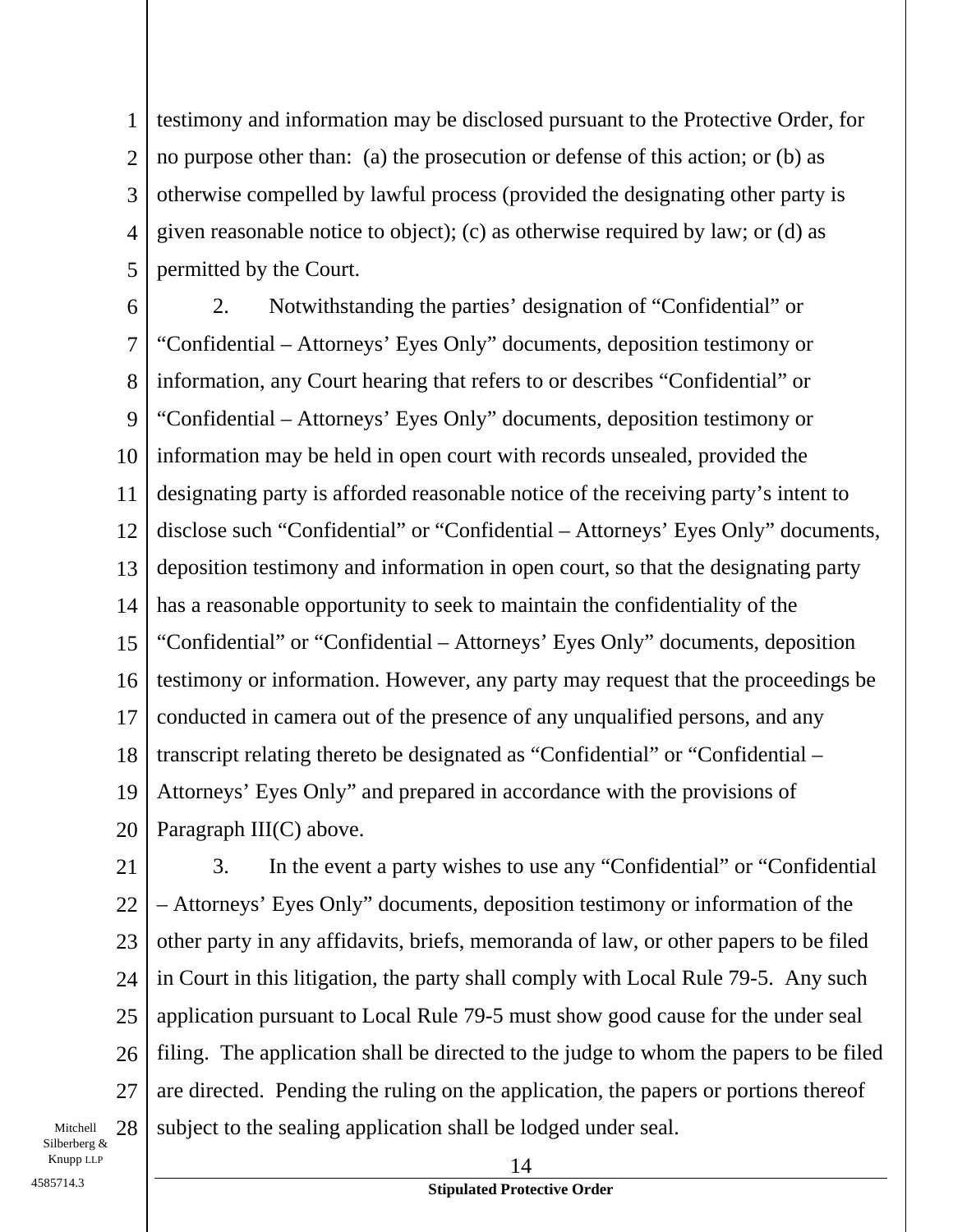1 2 3 4 5 6 7 8 9 10 11 12 4. The parties shall provide each other with a list of "Confidential" or "Confidential – Attorneys' Eyes Only" documents, deposition testimony or information to be used at trial at such time as the list of exhibits is ordered by the court to be exchanged among the parties to enable the designating party sufficient opportunity to seek a protective order. Any such "Confidential" or "Confidential – Attorneys' Eyes Only" documents, deposition testimony or information which is designated by any party to be introduced at trial may be offered into evidence in open court unless the opposing party obtains an appropriate protective order from the Court before its introduction. Should a party at trial determine that reference to previously unlisted "Confidential" or "Confidential – Attorneys' Eyes Only" documents, deposition testimony or information is necessary for impeachment or due to surprise, the provisions of Paragraph  $V(A)(2)$  shall be applied.

13 14 15 16 17 18 19 20 21 22 23 24 5. Nothing in this Protective Order shall affect the admissibility of "Confidential" or "Confidential – Attorneys' Eyes Only" documents, deposition testimony or information, or abridge the rights of any person to seek judicial review through the procedure set forth in Local Rule 37 with respect to any ruling made by the Court concerning the issue of the status of "Confidential" or "Confidential – Attorneys' Eyes Only" documents, deposition testimony or information. This Protective Order is without prejudice to any party seeking an Order from this Court, through the procedure set forth in Local Rule 37, imposing further restrictions on the dissemination of "Confidential" or "Confidential – Attorneys' Eyes Only" documents, deposition testimony or information, or seeking to rescind, modify, alter, or amend this Protective Order with respect to specific information.

25 26 27 6. In the event any person in receipt of "Confidential" or "Confidential – Attorneys' Eyes Only" documents, deposition testimony or information shall receive a written request, subpoena, or Court Order seeking disclosure of another party's "Confidential" or "Confidential – Attorneys' Eyes Only" documents,

Mitchell 28 Silberberg &  $\blacksquare$  15

**Stipulated Protective Order** 4585714.3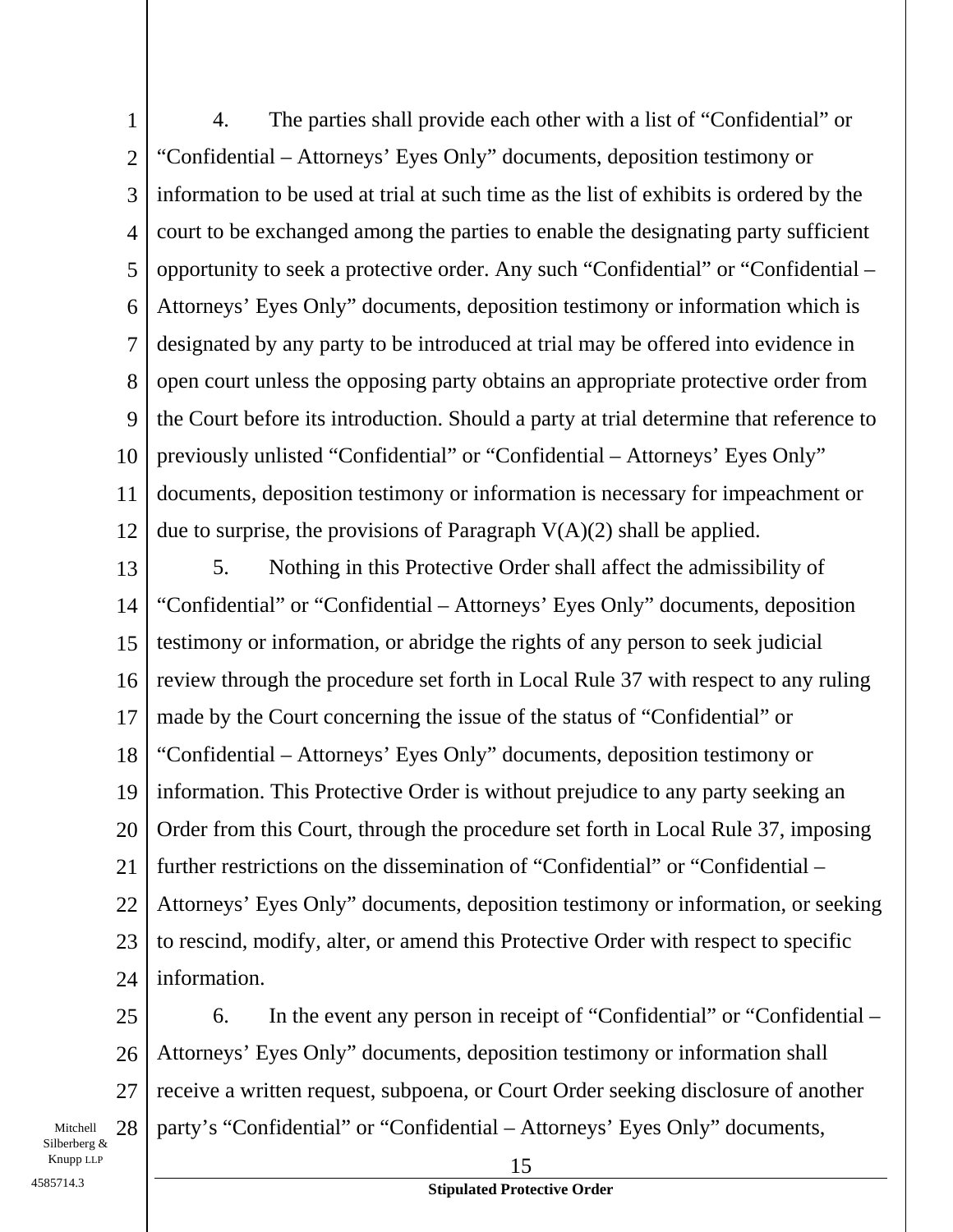1 2 3 4 deposition testimony or information, such person shall immediately upon receipt of such request, subpoena, or Court Order, notify counsel for the designating party of the request, subpoena, or Court Order, and shall provide counsel for the designating party with a copy of the same, unless prohibited by law.

5 6 7 8 9 7. A party producing any document or thing for inspection may retain the original of such document or thing which is subject to this Protective Order, but the receiving party, by its counsel of record, shall have the right to examine the original, to be provided with a full and complete copy thereof at its expense, and to call for production of the original at the trial of this action, if reasonably necessary.

#### 11 12 **VI. DOCUMENTS, DEPOSITION TESTIMONY AND INFORMATION EXCLUDED FROM PROTECTIVE ORDER**

13

10

14 15 16 17 18 19 20 21 22 23 24 The obligations relating to any document, deposition testimony or information subject to this Protective Order shall not apply to any document, deposition testimony or information designated as being subject to this Protective Order which: (a) was lawfully in the receiving party's possession prior to the receipt from the supplying party; (b) became public knowledge by means not in violation of the provisions of this Protective Order; (c) was, or is hereafter, obtained from a source or sources not under an obligation of secrecy to the other party; (d) is discovered independently by the receiving party; or (e) is exempted from the provisions of this Protective Order by written consent of the party producing such "Confidential" or "Confidential – Attorneys' Eyes Only" documents, deposition testimony or information.

25 26 27 Mitchell 28 Notwithstanding the provisions of Article III above, nothing herein shall prevent any producing party from using or disclosing its own "Confidential" or "Confidential – Attorneys' Eyes Only" documents, deposition testimony or information as it deems appropriate. Nothing in this Order shall preclude any party

Silberberg &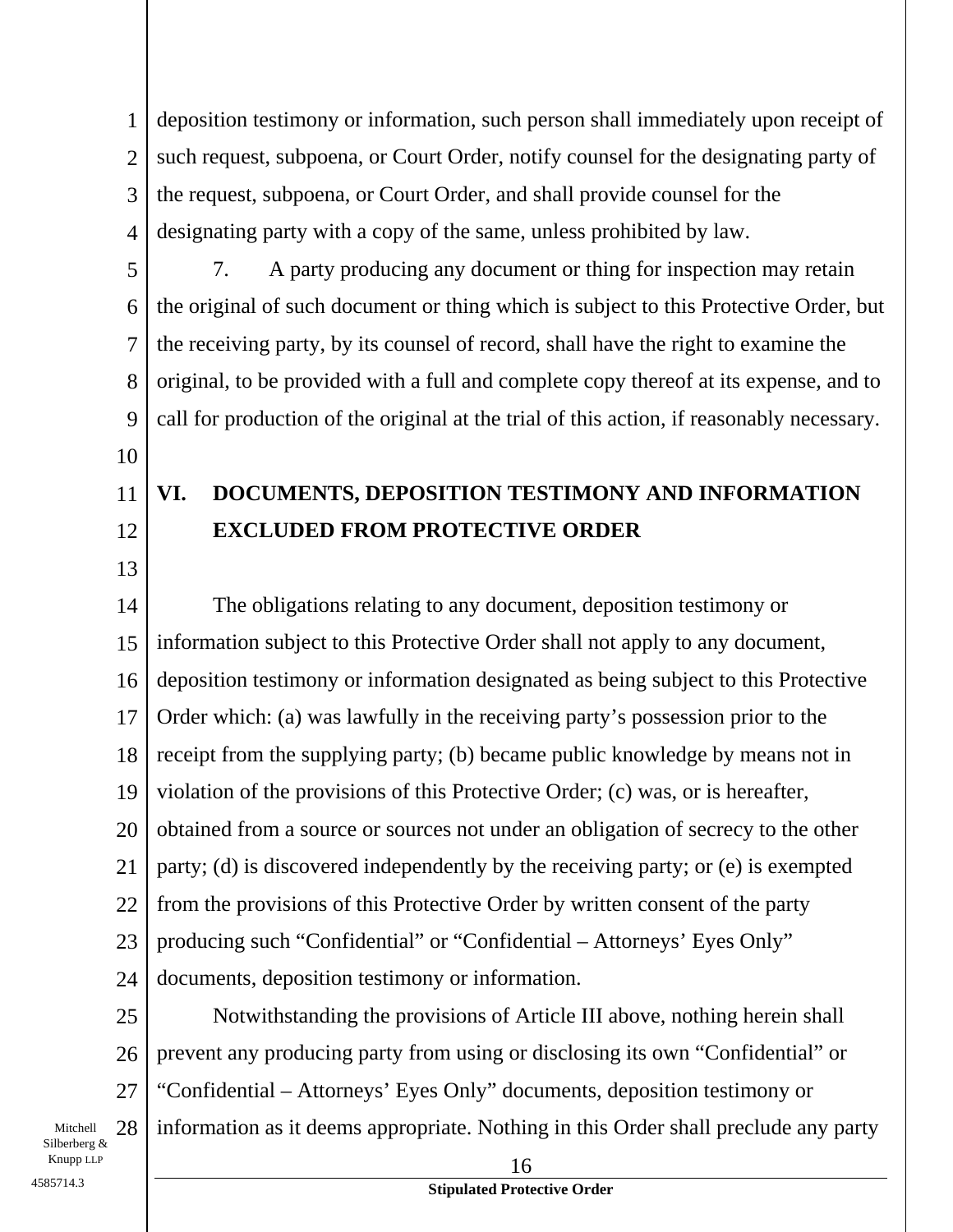1 2 3 from showing an employee of a designating party at a deposition of that employee any "Confidential" or "Confidential – Attorneys' Eyes Only" documents, deposition testimony or information of the designating party.

#### 6 **VII. RETURN OF DOCUMENTS, DEPOSITION TESTIMONY OR INFORMATION**

8 9 10 11 12 13 14 15 16 17 18 19 20 21 22 23 24 25 26 27 Within sixty (60) days after conclusion of litigation, outside counsel for each receiving party or other individual subject to this Protective Order (which does not include the Court and Court personnel) shall be under an obligation to assemble and return to the designating party, or to destroy (and certify the destruction) should the designating party so permit, any document, deposition testimony and information subject to this Protective Order and all copies thereof. Any copy of any document, deposition testimony or information designated by the opposing party as "Confidential" or "Confidential – Attorneys' Eyes Only" containing notes of outside counsel may be destroyed rather than returned. Notice of the return or destruction of any "Confidential" or "Confidential – Attorneys' Eyes Only" document, deposition testimony or information shall be made in writing, and notice of receipt thereof shall be acknowledged in writing. Notwithstanding the foregoing provisions of this Paragraph, outside counsel shall be entitled to retain all memoranda or reports prepared by them or any expert witness or consultant which contain "Confidential" or "Confidential – Attorneys' Eyes Only" documents, deposition testimony or information and litigation documents containing "Confidential" or "Confidential – Attorneys' Eyes Only" documents, deposition testimony or information which become part of the record of this action, including pleadings, briefs, deposition transcripts and exhibits, but such litigation documents shall be used only for the purpose of preserving a record of the action, and shall not, without the written permission of the opposing party or an order of this Court,

Mitchell 28 Silberberg & Knupp LLP 17

4

5

7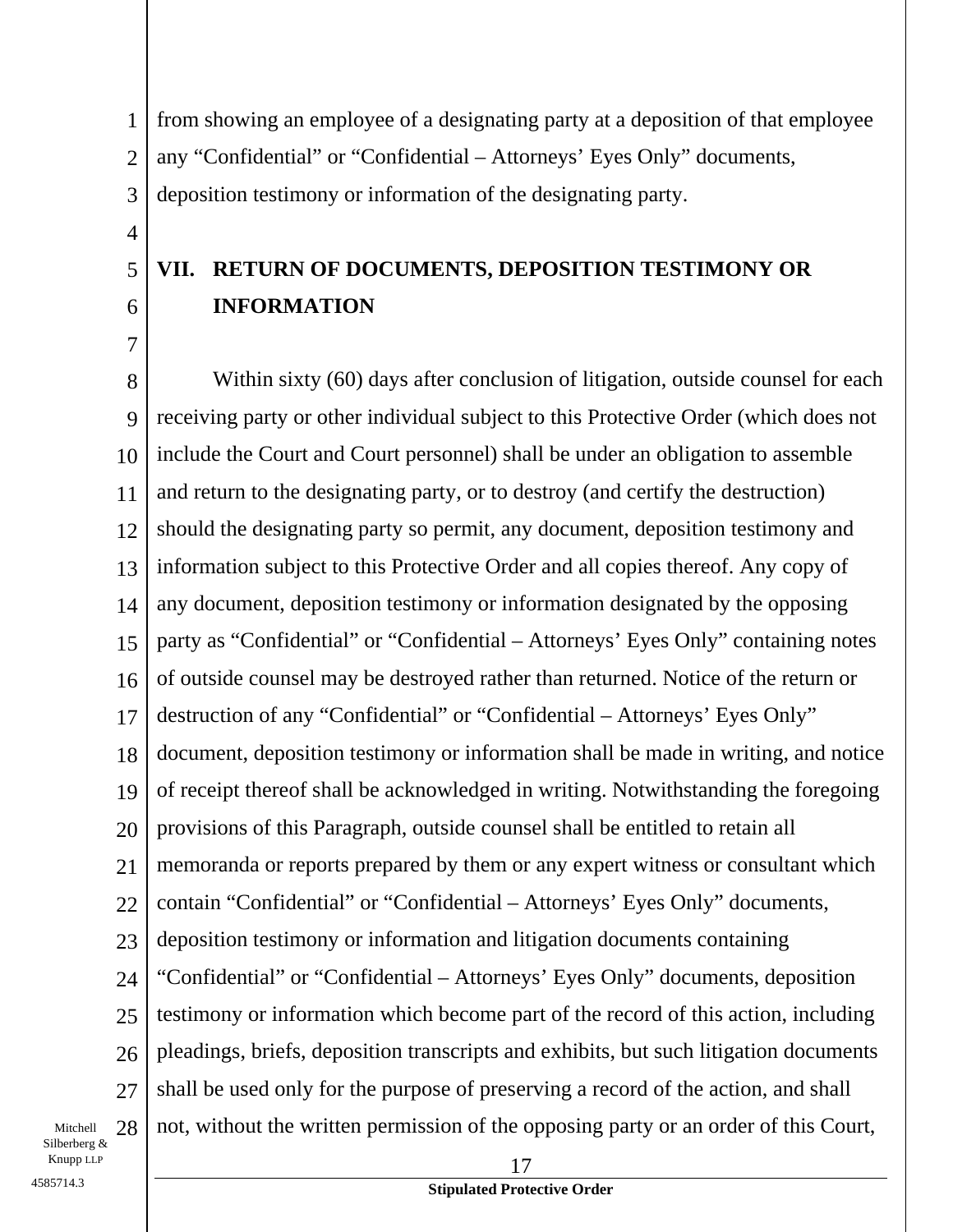1 2 3 be disclosed to anyone other than those to whom such information was actually disclosed, in accordance with this Protective Order, during the course of this action.

### **VIII. SURVIVAL**

6

5

4

7 8 9 10 11 12 13 14 15 16 All obligations and duties arising under this Protective Order shall survive as stated herein until the commencement of trial in this action. In advance of trial, any party to this Protective Order may move the Court to maintain the confidentiality of any document or information governed by this Protective Order, upon a showing of good cause to the district judge. In the event this action terminates prior to the commencement of trial, this Protective Order shall survive the termination of this action. The Court retains jurisdiction over the parties hereto indefinitely with respect to any dispute regarding the improper use of "Confidential" or "Confidential – Attorneys' Eyes Only" documents, deposition testimony or information disclosed under protection of this Protective Order.

17

#### 18 **IX. INADVERTENT PRODUCTION**

19

20 21 22 23 24 25 26 27 The inadvertent or mistaken disclosure of any "Confidential" or "Confidential – Attorneys' Eyes Only" documents, deposition testimony or information by a producing party, without the designation required under Article II, above, shall not constitute a waiver of any claim that the inadvertently disclosed material is entitled to protection under this Order, if such inadvertent or mistaken disclosure is brought to the attention of the receiving party promptly after the producing party's discovery of such disclosure. Along with notice of inadvertent or mistaken disclosure, the producing party shall provide properly marked documents to each party to whom "Confidential" or "Confidential – Attorneys' Eyes Only"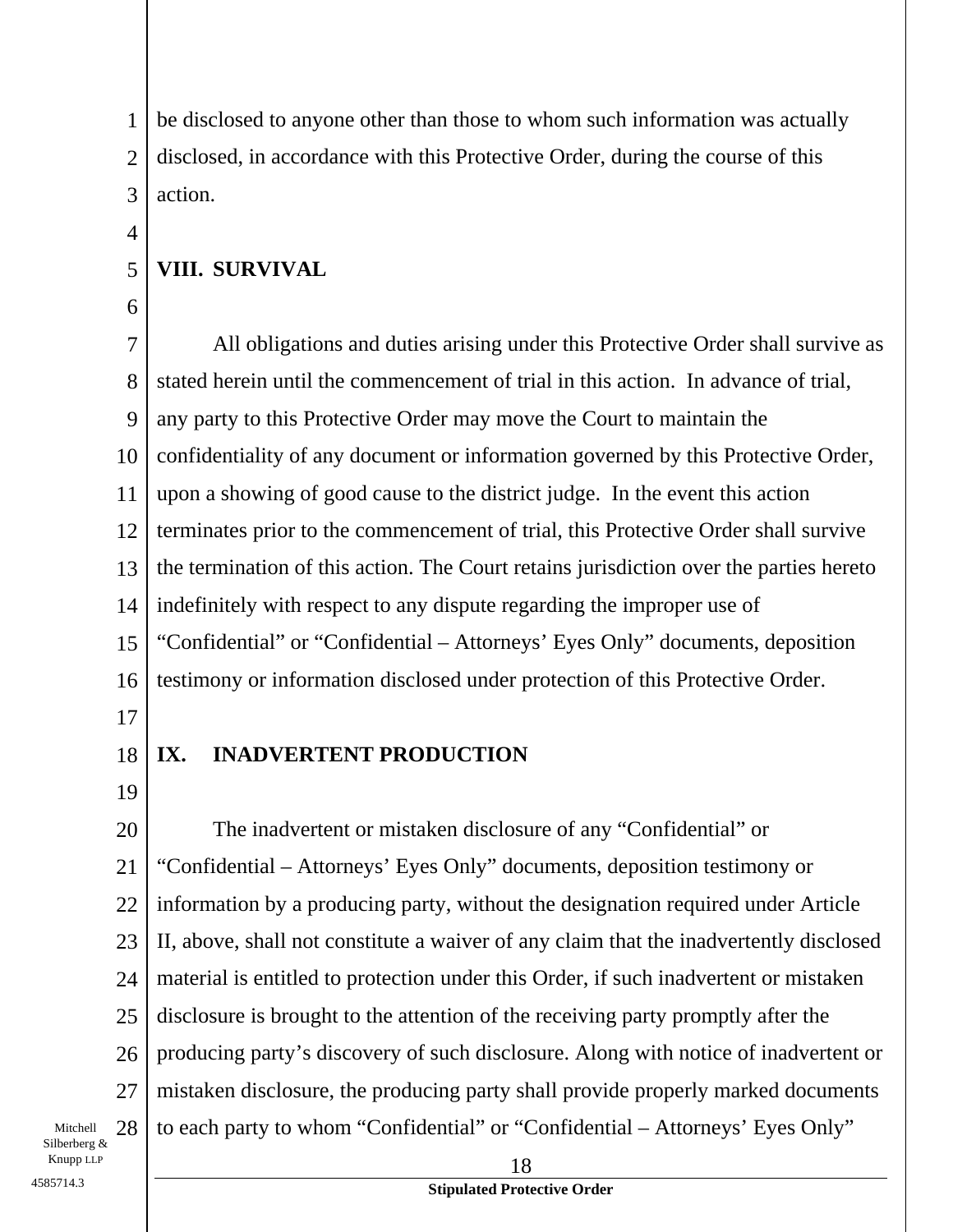1 2 3 4 documents, deposition testimony or information was inadvertently disclosed; and upon receipt of these properly marked documents, the receiving party shall return to the producing party, or destroy, the improperly marked documents that were initially produced, along with any copies or duplicates thereof.

5 6 7 8 9 10 11 12 13 14 15 16 17 18 If a party through inadvertence produces or provides discovery which it believes is subject to a claim of attorney-client privilege or work product immunity, the producing party may give written notice to the receiving party or parties that the document or thing is subject to a claim of attorney-client privilege or work product immunity and request that the document or thing be returned to the producing party. The receiving party or parties shall promptly return to the producing party such document or thing, including all copies of such document or thing, and portions thereof, and shall not retain any copies thereof. Return of the document by the receiving party shall not constitute an admission or concession, or permit any inference, that the returned document or thing is, in fact, properly subject to a claim of attorney-client privilege or work product immunity nor shall it foreclose any party from moving the Court for any order that such document or thing has been improperly designated or should be producible for reasons other than a waiver caused by the inadvertent production.

19

20

### **X. NO IMPLIED WAIVER OR ADMISSION**

21

22 23 24 25 26 No party shall be obligated to challenge the propriety of any designation of "Confidential" or "Confidential – Attorneys' Eyes Only" documents, deposition testimony or information by another party or non-party, and the failure to do so shall not constitute a waiver or otherwise preclude a subsequent challenge to the designation.

27

Mitchell 28 Silberberg &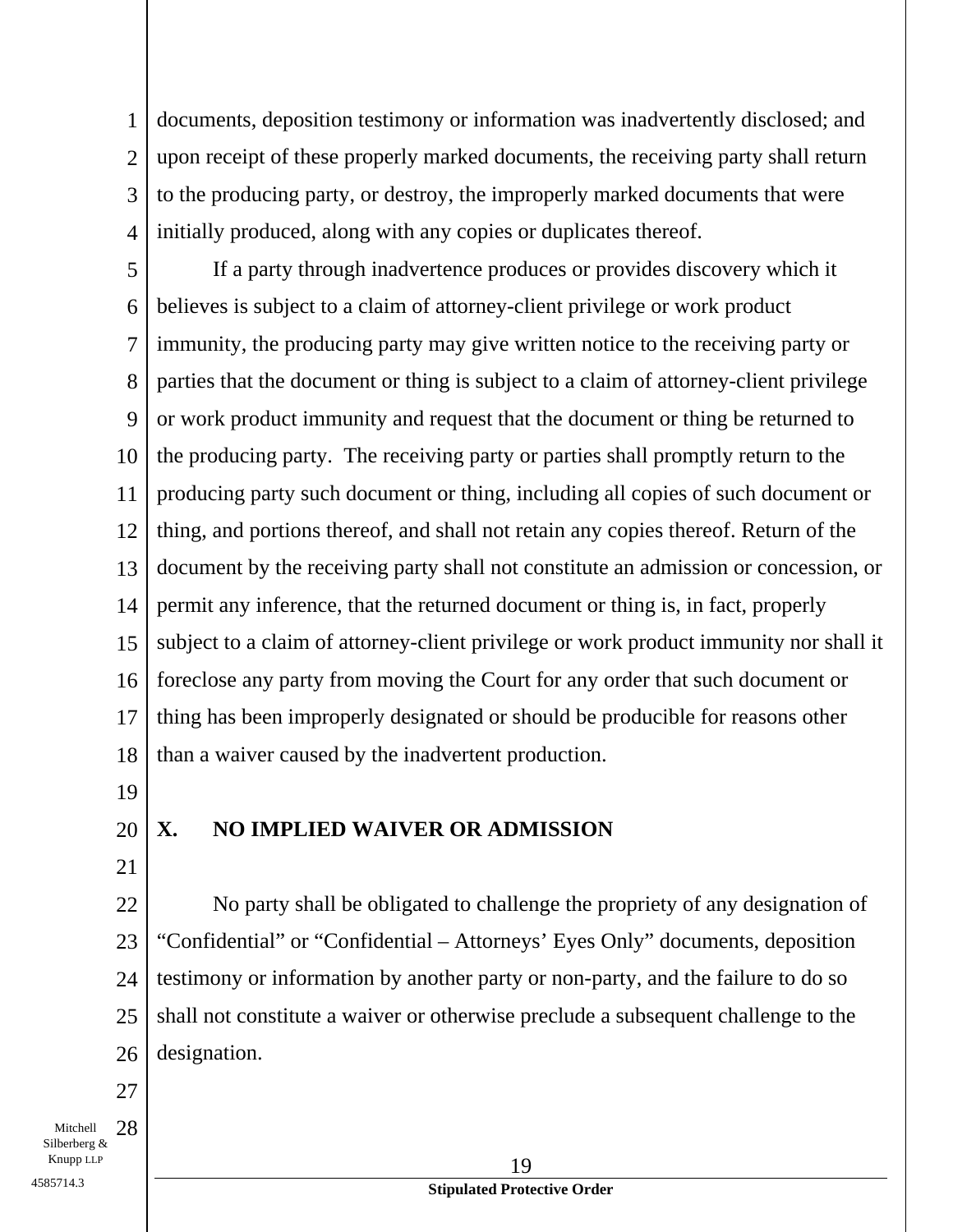#### **XI I. NOTICE AND SERVICE**

2

1

Mitche

4585714.3

3 For purposes of any provisions in this Protective Order requiring or<br>permitting service of a notice, objections, requests, responses, designations or the For purposes of any provisions in this Protective Order requiring or 4 5 like, service shall be accomplished either by email or by overnight delivery via a commercial delivery service to all counsel of record. When served via email, 6 7 service shall be deemed complete on the date of transmission if the electronic 8 transmission occurs before 5:00 p.m. Pacific time; otherwise, service shall be deemed complete the next business day. Service via overnight delivery shall be 9 deemed complete upon delivery. 10 11 12 IT IS SO ORDERED this  $23<sup>rd</sup>$  day of May, 2012. 13 Paul L. Alramot 14  $\overline{\phantom{a}}$  $\overline{\phantom{a}}$ \_\_\_\_\_\_\_\_\_  $\overline{\phantom{a}}$   $\overline{\phantom{a}}$ 15 The Honorable Paul L. Abrams 16 United States Magistrate Judge 17 18 19 20 21 22 23 24 25 26 27 28 Silberberg & Knupp L LLP 20 **Stipulated Protective Order**